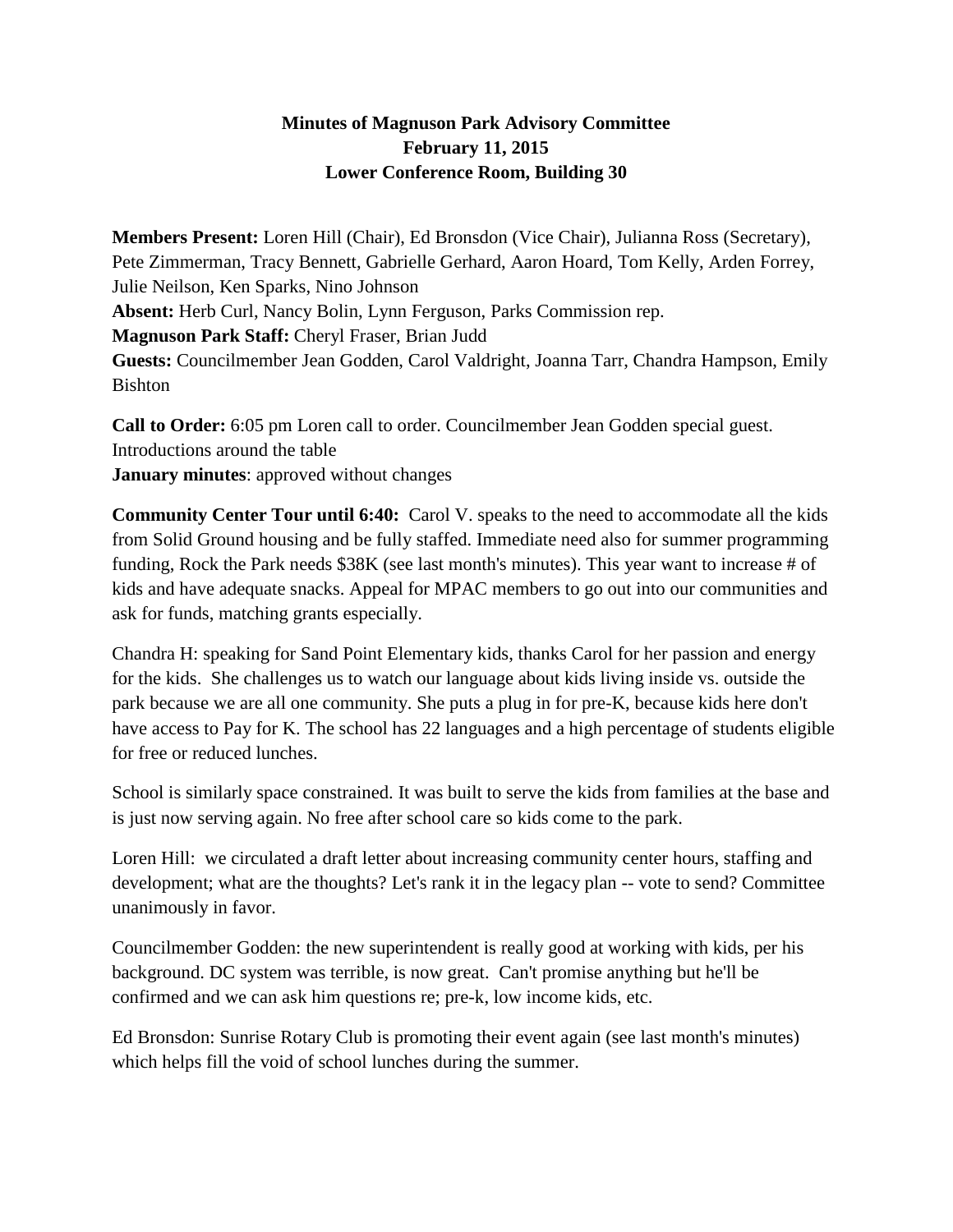Rob ?? with MPCCAC: the facility is a concern and the hours are also a concern, see notes from above.

## **Director's report**

Brian Judd: Intl Assoc of Special Event Planners for Magnuson Park in B30, April 15 hosting monthly meeting in B30 and show them all the spaces in the building -- cocktails and swing dancers in OC, main event in hangar with team building and dinner and dessert in workshop. Then they will bring their customers to the venue. April 15

Cheryl and he met with the leads of Mercy Housing and had a great conversation, talking about park holistically, they seem on board with us and will continue conversations re: circulation, parking, etc.

Cheryl Fraser: New B11 development. City is landlord and hase to take care of things underground. They found some internal funding to do some upgrades at the building, over next couple months more construction adding water lines, improvement to parking lot, sewer lines, lighting. There is not the full load of electrical power they expected so it's being repaired and will enhance data services and fiber optics, etc. 2nd floor has a lot of interest and actively negotiating with two tenants who will come to MPAC and share their plans.

Ugrades at Sail Sand Point too.

Camp Goodtimes is renting part of gatehouse and is now moved in. Parks special event staff and ball field staff are moving into other part of 138. Parks Dept. is l happy with appt of Jesus Aguirre. Julie Neilson asks about striping just for B11 because Solid Ground needs to speak to SDOT about striping their lots. Brian has been working with SHA and SDOT to address the Solid Ground parking carport situation.

**Julie N. of Solid Ground introduces Juanita Mc. with Ally Development:** They are navigating changes to programs, changes in buildings. They're looking at projects in the pipeline and considering over next 10 years. They had the one night count and it was bad: 3,773 unsheltered or emergency sheltered people. Solid Ground seeks to end homelessness through housing. Solid Ground has a long term ground lease here in the park, a couple undeveloped parcels. Solid Ground is considering additional units, and would need to request an increase to the existing 200 unit cap as described in SMC 23.72.010. The attached document was provided to MPAC at the meeting at which the potential projects were discussed. The unit cap referred to does not include housing units planned for Building 9.

Carol V. asks about services that accompany the increases of population in the park. Solid Ground has services/counseling onsite but Carol is asking about recreation. "We need a 10 year plan for recreation."